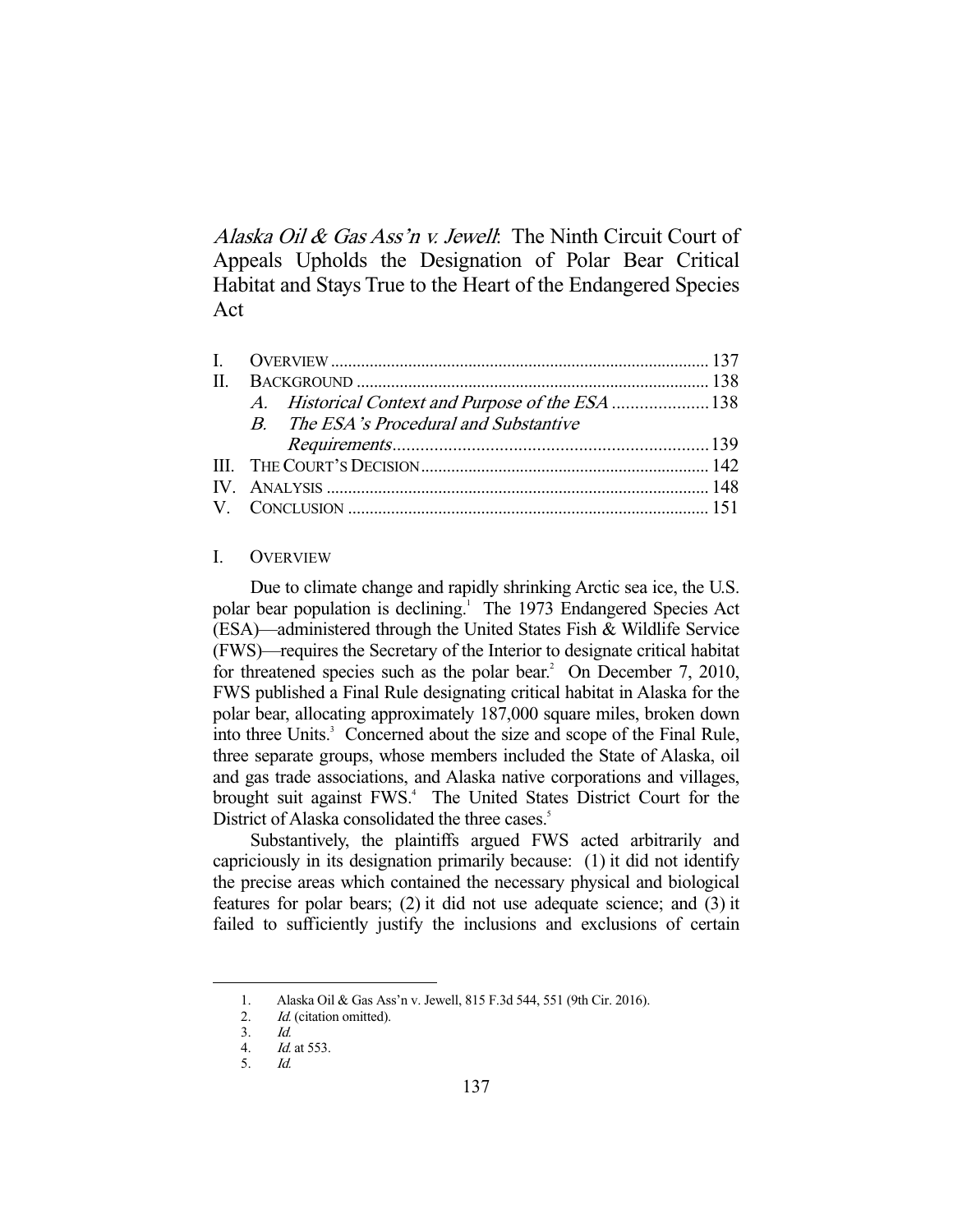areas.<sup>6</sup> Procedurally, the plaintiffs alleged FWS did not comply with Section 4(i) of the ESA because FWS failed to provide the State of Alaska with adequate justification as to why it did not fully adopt Alaska's comments on its designation.<sup>7</sup> The district court rejected the majority of the plaintiffs' claims, but held FWS had erred in designating Units 2 and 3 as critical habitat and that FWS had violated Section 4(i) of the ESA.<sup>8</sup> Granting summary judgment in part to the plaintiffs, the district court vacated and remanded the Final Rule in its entirety and FWS appealed.<sup>9</sup> On appeal, the United States Court of Appeals for the Ninth Circuit *held*: (1) FWS did not act arbitrarily and capriciously in its critical habitat designation of Units 2 and 3; (2) compliance with Section 4(i) was judicially reviewable and FWS did not violate Section 4(i); and (3) the district court correctly rejected the plaintiffs' other claims. Alaska Oil & Gas Ass'n v. Jewell, 815 F.3d 544, 550 (9th Cir. 2016).

#### II. BACKGROUND

# A. Historical Context and Purpose of the ESA

 The first time Congress expressed major concern over the preservation of endangered species was in 1966, when it passed the first ESA.<sup>10</sup> The Act declared the preservation of endangered species a national policy and required all federal agencies to protect endangered species to the extent practicable.<sup>11</sup> The Endangered Species Conservation Act of 1969 broadened the original ESA by allowing for increased federal involvement in species protection.<sup>12</sup> Congress was worried about the unforeseeable effects of species lost and realized it needed even more expansive legislation to protect at risk species.<sup>13</sup> Essentially, Congress wanted to "devote whatever effort and resources were necessary" to help threatened and endangered species recover.<sup>14</sup> Once passed, the 1973 ESA was the most comprehensive policy governing endangered species that had ever been created by any country.<sup>15</sup>

 <sup>6.</sup> See id. at 553-54, 559.

<sup>7.</sup> *Id.* at 553.<br>8 *Id* 

 $\frac{8}{9}$ .

Id. at 553-54.

 <sup>10.</sup> Tennessee Valley Auth. v. Hill, 437 U.S. 153, 174 (1978) (citation omitted).

<sup>11.</sup> *Id.* at 175 (citation omitted).

 <sup>12.</sup> Id.

<sup>13.</sup> See id. at 176, 178-79.

 <sup>14.</sup> George C. Coggins, Conserving Wildlife Resources: An Overview of the Endangered Species Act of 1973, 51 N.D.L. REV. 315, 321 (1974).

 <sup>15.</sup> Hill, 437 U.S. at 180.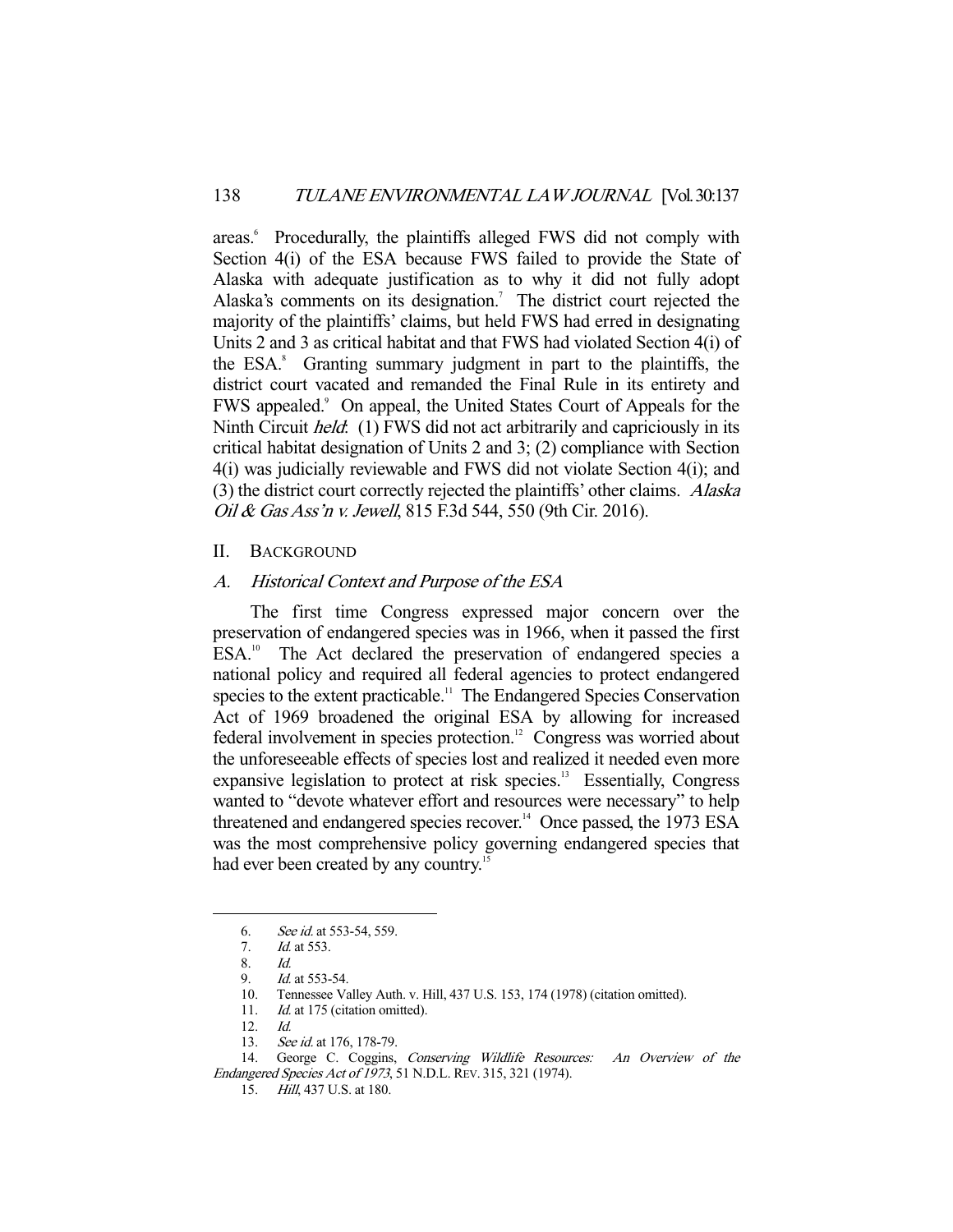Congressional intent and the text of the ESA show its purpose is to ensure at-risk species actually recover, not merely that the present number of animals is maintained.<sup>16</sup> "The plain intent of Congress in enacting this statute was to halt and reverse the trend toward species extinction, whatever the cost."<sup>17</sup> While critics of the ESA argue it has failed to achieve its essential purpose as the populations of many threatened and endangered species are still very low, its proponents point to the successful recoveries of notable species such as the grey wolf and bald eagle.18 Essentially, although the success of the ESA thus far may be debatable, the purpose of the Act is not.<sup>19</sup>

# B. The ESA's Procedural and Substantive Requirements

 Species conservation under the ESA is a multi-step process with both substantive and procedural requirements.<sup>20</sup> Under the ESA, the Secretaries of the Interior and Commerce label certain species as threatened or endangered.<sup>21</sup> The Secretary of the Interior must then designate the habitat that is critical to each species' recovery.<sup>22</sup> The Secretary of the Interior has delegated its authority to administer the ESA to FWS.<sup>23</sup> The Administrative Procedure Act (APA) dictates the relevant standard of review for complaints against FWS action under the ESA.<sup>24</sup>

 FWS's critical habitat designation is a key substantive ESA requirement.<sup>25</sup> The critical habitat of an endangered or threatened species includes the specific areas within the geographical region occupied by the species. The geographical region contains physical or biological features that are essential to the conservation of the species, and which may require special management considerations or protection.<sup>26</sup> These physical and biological features are commonly known as "primary

 <sup>16. 16</sup> U.S.C. § 1531(b) (2012); see also Hill, 437 U.S. at 184.

<sup>17.</sup> *Hill*, 437 U.S. at 184.

<sup>18.</sup> Roddy Scheer, *Is the Endangered Species Act a Success or Failure?*, Sci. AM., http://www.scientificamerican.com/article/endangered-species-act-success-failure/#.html (discussing whether the Endangered Species Act has succeeded in its essential purpose).

<sup>19.</sup> See Hill, 437 U.S. at 184; see also Conservation Congress v. Finley, 774 F.3d 611, 615 (9th Cir. 2014) (emphasizing the broad purpose of the ESA).

 <sup>20.</sup> Endangered Species Act, 16 U.S.C. §§ 1531-1544 (1976).

<sup>21.</sup> *Id.* § 1533(a)(1), (2).

<sup>22.</sup> Id. § 1533(a)(3)(A)(i).

<sup>23.</sup> See 50 C.F.R. § 402.01(b) (2012).

<sup>24.</sup> *See* 5 U.S.C. § 706 (2012).

 <sup>25.</sup> See, e.g., Bear Valley Mut. Water Co. v. Jewell, 790 F.3d 977, 988-90 (9th Cir. 2015).

 <sup>26. 50</sup> C.F.R. § 424.12(b) (2016).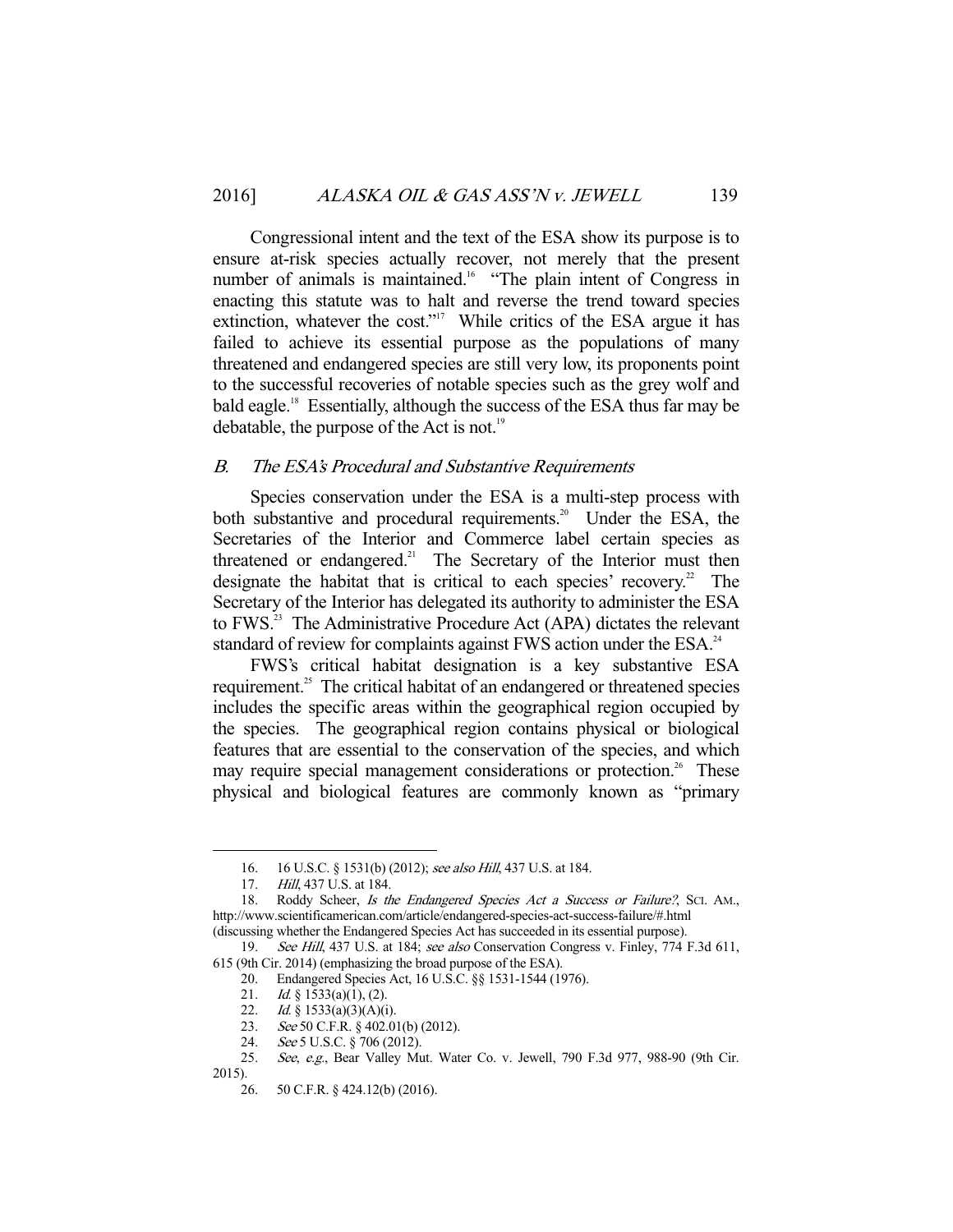constituent elements," or "PCEs."<sup>27</sup> Critical habitat may also include areas outside the geographical area presently occupied by a species, but only when a designation limited to its present range would be inadequate to ensure conservation.<sup>28</sup>

 In determining the PCEs, FWS must use the "best scientific data available."<sup>29</sup> The ESA does not clarify what constitutes the "best" scientific data available," which has forced courts to interpret this element.<sup>30</sup> In *Building Industry Ass'n of Superior California v. Norton*, the D.C. Circuit Court of Appeals made clear FWS may not ignore and disregard superior data.<sup>31</sup> However, FWS need only use the best scientific data available, not the best data possible. $32$  Further, absent superior data, occasional imperfections are acceptable.<sup>33</sup> Additionally, in San Luis & Delta-Mendota Water Authority v. Jewell, the Ninth Circuit emphasized what constitutes the best scientific data available belongs to an agency's "special expertise" and thus the reviewing court must be deferential.<sup>34</sup>

 In addition to illustrating a species' PCEs, the "best scientific data available" is used to show the area "occupied by the species."<sup>35</sup> Specifically, the phrase "occupied" is debateable.<sup>36</sup> The word "occupied" itself "does not provide a clear standard for how frequently a species must use an area before the agency can designate it as critical habitat."<sup>37</sup> In Arizona Cattle Growers' Ass'n v. FWS (Arizona  $I<sub>l</sub>$ , the Ninth Circuit took a rigid approach to the concept of occupation in its discussion of the cactus ferruginous pygmy-owl.<sup>38</sup> The court acknowledged the owls were once found in the pertinent area in small numbers.<sup>39</sup> However, because FWS did not provide evidence indicating the owl was, in fact, presently

-

35. See 50 C.F.R. § 424.12(a), (b) (2016).

 <sup>27.</sup> See Cape Hatteras Access Pres. All. v. U.S. Dept. of Interior, 731 F. Supp. 2d 15, 23 (D.D.C. 2010) (citing 50 C.F.R. § 424.12(b)(5)).

 <sup>28. 50</sup> C.F.R. § 424.12(e) (2016).

 <sup>29. 16</sup> U.S.C. § 1533(b)(2) (2012).

 <sup>30.</sup> San Luis & Delta-Mendota Water Auth. v. Jewell, 747 F.3d 581, 601-02 (9th Cir. 2014); Kern Cty. Farm Bureau v. Allen, 450 F.3d 1072, 1080-81 (9th Cir. 2006); Bldg. Indus. Ass'n of Superior Cal. v. Norton, 247 F.3d 1241, 1246 (D.C. Cir. 2001).

 <sup>31. 247</sup> F.3d at 1246-47 (citations omitted).

<sup>32.</sup> *Id.*<br>33. *Id.* 

 $33.$ 

 <sup>34. 747</sup> F.3d at 602 (quoting Baltimore Gas & Elec. Co. v. NRDC, 462 U.S. 87, 103 (1983)).

 <sup>36.</sup> See, e.g., Arizona Cattle Growers' Ass'n v. Salazar, 606 F.3d 1160, 1163-64 (9th Cir. 2010).

<sup>37.</sup> *Id.* at 1164 (citation omitted).

 <sup>38. 273</sup> F.3d 1229, 1244-45 (9th Cir. 2001).

 <sup>39.</sup> Id. at 1245.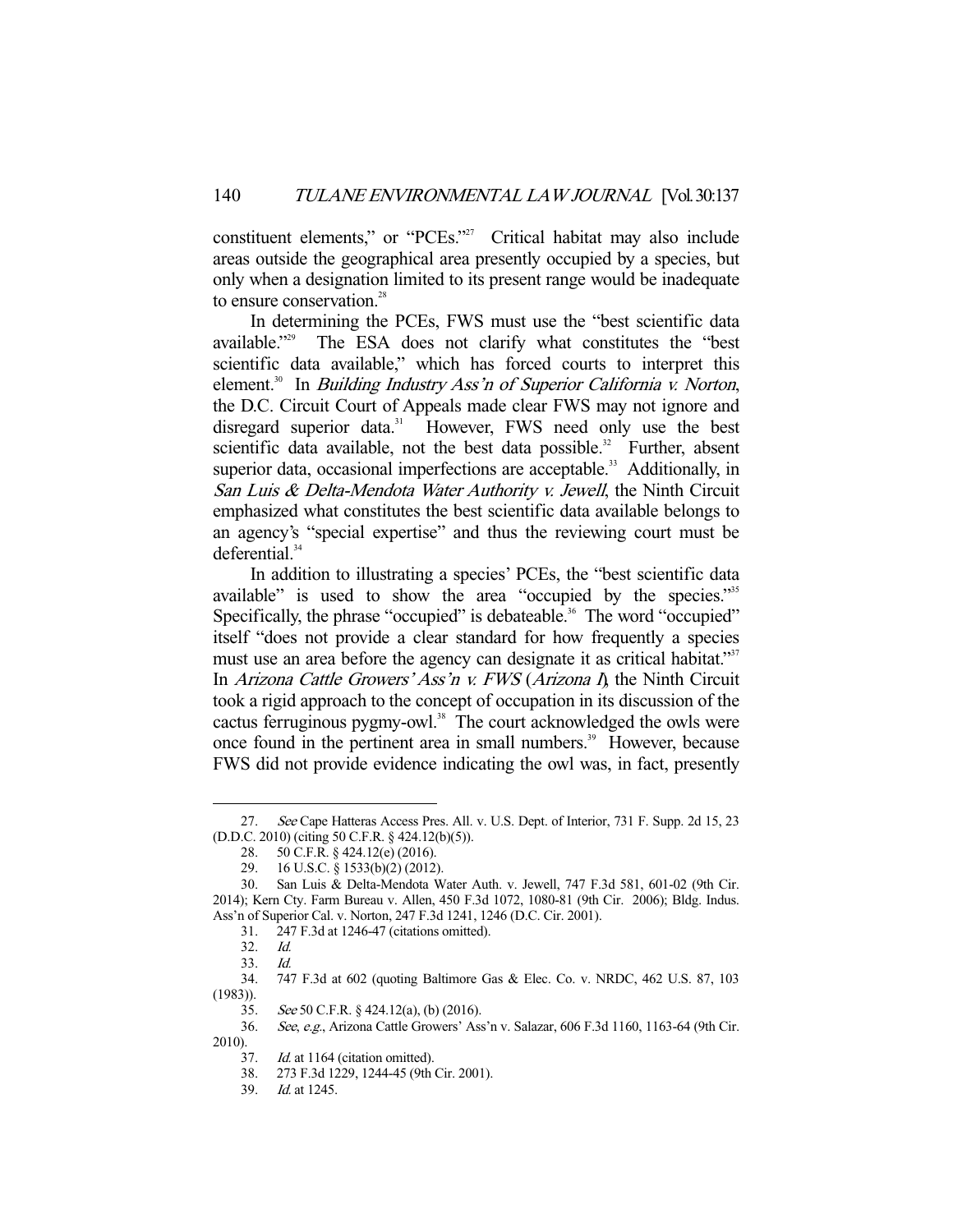in the area, the court concluded the owl did not occupy the area and FWS had thus erred in issuing an Incidental Take Statement.<sup>40</sup>

More recently, in *Arizona Cattle Growers Ass'n v. Salazar (Arizona*  $II$ ), the Ninth Circuit advocated a broader interpretation of the term "occupy."<sup>41</sup> The court rejected its previous reasoning in *Arizona I* and adopted an approach toward the term which allows FWS to look to where the species is *likely* to be found.<sup>42</sup> The court opined that in determining whether a species occupies an area, "relevant factors may include how often the area is used, how the species uses the area, the necessity of the area for the species' conservation, [and] species characteristics such as degree of mobility or migration."43

 The Ninth Circuit is not the only court to have addressed the issue of the scope of PCEs and the word "occupy."<sup>44</sup> Alliance for Wild Rockies v. Lyder, a case in the United States District Court for the District of Montana, involved the designation of lynx critical habitat.<sup>45</sup> In that case, FWS identified just one lynx PCE—boreal forest landscapes.<sup>46</sup> The plaintiffs challenged FWS's decision to not designate certain forests as critical habitat.<sup>47</sup> FWS had excluded those forests primarily because of the lack of evidence that lynx reproduction occurred there.<sup>48</sup> However, the plaintiffs argued while evidence of reproduction was a sufficient condition that could assure the existence of the PCE, it was not required, and other areas could also contain the PCE.<sup>49</sup> The court agreed with the plaintiffs, explaining, "[w]hile the science might not allow the Service to easily identify areas with the primary constituent element, this does not justify the Service using evidence of reproduction, (where there is also insufficient data), as a proxy for the primary constituent element.<sup> $550$ </sup> In essence, FWS could not solely focus on the presence or absence of evidence of the lynx's current use of the area, as shown through reproduction, when defining lynx critical habitat.<sup>51</sup>

-

45. See id.

 <sup>40.</sup> See id.

 <sup>41. 606</sup> F.3d at 1163-67.

 <sup>42.</sup> See id. at 1165-66.

 <sup>43.</sup> Id. at 1164.

 <sup>44.</sup> See, e.g., Alliance for Wild Rockies v. Lyder, 728 F. Supp. 2d 1126, 1130-32 (D. Mont. 2010).

 <sup>46.</sup> Id. at 1132.

 <sup>47.</sup> Id. at 1133.

 <sup>48.</sup> Id. at 1134.

 <sup>49.</sup> Id.

 <sup>50.</sup> Id. at 1135.

<sup>51.</sup> *See id.* at 1134-35.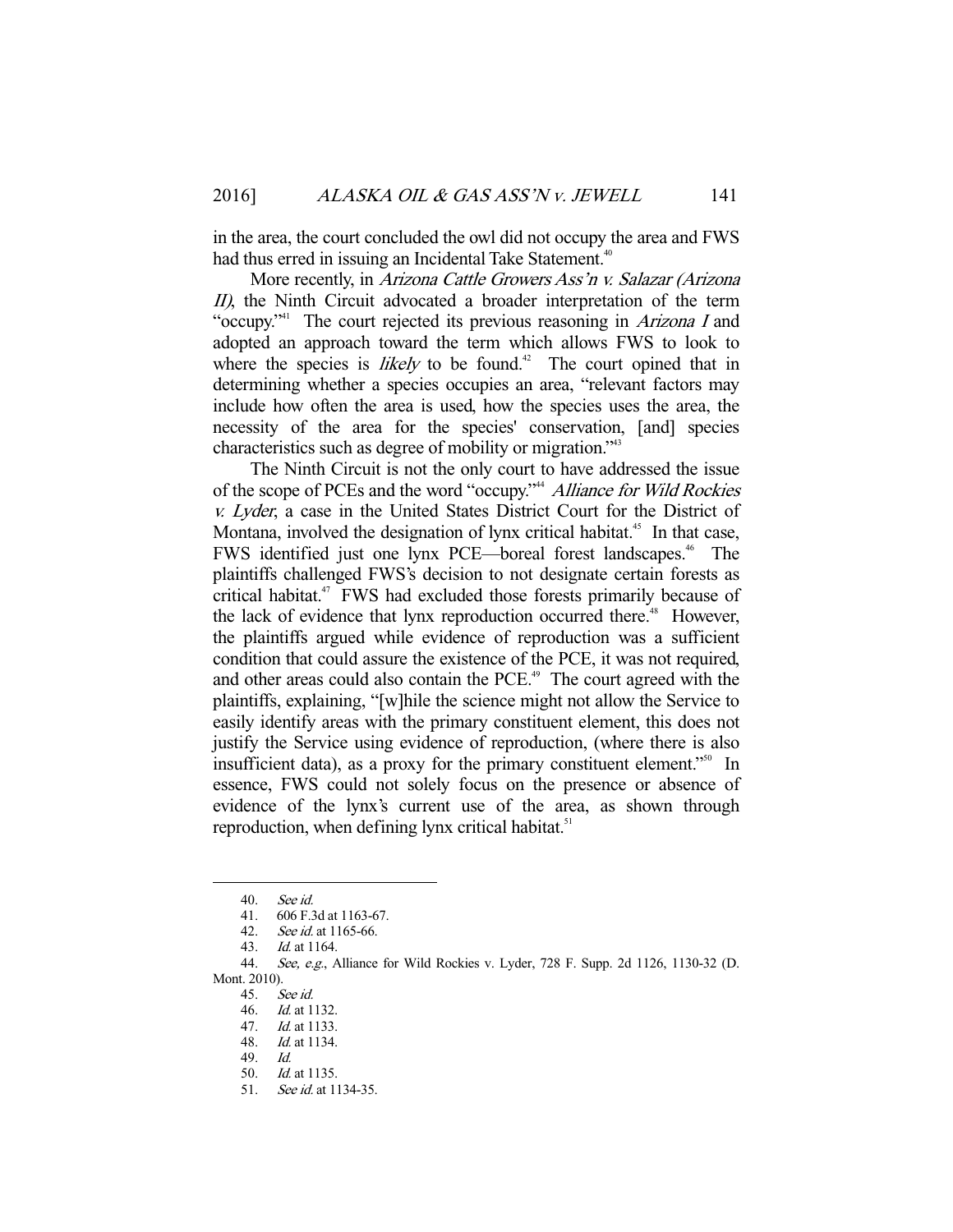In addition to the substantive requirement of critical habitat designation, the ESA contains various procedural aspects.<sup>52</sup> Notably, once FWS has proposed a designation, it must give notice of the proposal to the state agency in each state in which the species is believed to live, and invite the state to comment.<sup>53</sup> Under the ESA's Section  $4(i)$ , if an impacted state files comments which disagree with the proposed designation and FWS does not fully adopt those comments in the Final Rule, FWS is required to provide the state with a written explanation of why it did not incorporate the state's comments.<sup>54</sup>

 Courts have been required to consider what constitutes sufficient justification by FWS.<sup>55</sup> For example, *In re Polar Bear Endangered* Species Act Listing involved the designation of the polar bear species as "threatened" under the  $ESA^{\text{56}}$  Among other allegations, the plaintiffs claimed FWS violated Section 4(i) of the ESA by failing to give "an adequate response to the comments submitted by the State of Alaska regarding the listing decision."57 The D.C. Circuit first addressed the reviewability of Section 4(i) and determined FWS's compliance with the procedural requirements of the Section was reviewable, but the substance of its response was not.<sup>58</sup> The court, opining, "[s]ection  $4(i)$  does not mean to ensure that the State will be satisfied with FWS's response," then held because FWS explained the reason for its differences with Alaska's opinion, it had fulfilled its Section  $4(i)$  requirement.<sup>59</sup>

### III. THE COURT'S DECISION

 In the noted case, the Ninth Circuit Court of Appeals reversed the district court's decision, in part, holding: (1) FWS's designation of Units 2 and 3 as polar bear critical habitat was not arbitrary and capricious; and (2) FWS had sufficiently complied with Section 4(i)'s procedural requirement.<sup>60</sup> It affirmed it in part, by finding it had correctly rejected the remainder of plaintiffs' claims.<sup>61</sup> The court affirmed the rejection of the remainder of claims summarily.<sup>62</sup> Thus, the court's holdings on

Cir. 2013).

 <sup>52.</sup> See 16 U.S.C. § 1533(b)(5)(A)(i) (2012).

<sup>53.</sup> *Id.* § 1533(b)(5)(A)(ii).

 <sup>54.</sup> Id. § 1533(i).

<sup>55.</sup> See, e.g., In re Polar Bear Endangered Species Act Listing, 709 F.3d 1, 17-19 (D.C.

<sup>56.</sup> *Id.* at 2.<br>57. *Id.* at 7-Id. at 7-8.

 <sup>58.</sup> Id. at 17-18. 59. Id. at 19.

 <sup>60.</sup> Alaska Oil & Gas Ass'n v. Jewell, 815 F.3d 544, 550 (9th Cir. 2016).

 <sup>61.</sup> Id.

 <sup>62.</sup> Id. at 564.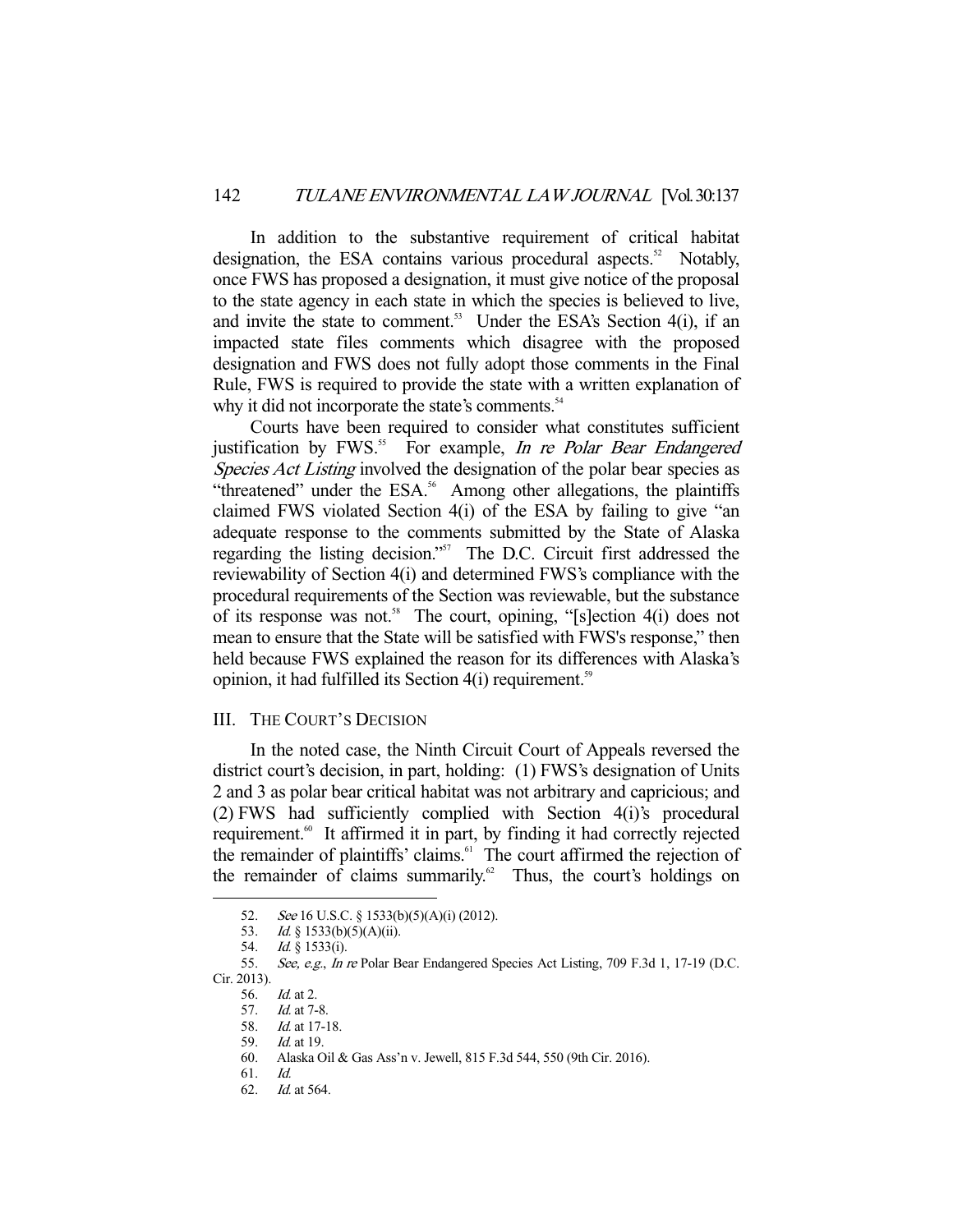FWS's designation of Units 2 and 3 and on FWS's compliance with Section  $4(i)$  are most worthy of analysis.<sup>63</sup> By relying on the legislative intent behind the ESA, on the decisions of other courts, on the methodology used by FWS, on the facts in the record, and by expanding its own precedent, the court first determined the district court erred in rejecting the designation of Units 2 and 3 because FWS, inter alia: (1) did not need to prove precisely where PCE sub-elements were located; (2) used acceptable science; and (3) did not act arbitrarily in including and excluding various areas with human activity.<sup>64</sup> Next, in assessing whether FWS had provided sufficient written justification to Alaska under Section 4(i), the court primarily relied on both the plain text of the Section, as well as the D.C. Circuit's reasoning in a similar case.<sup>65</sup>

 On appeal, the plaintiffs argued FWS acted arbitrarily and capriciously by failing to specify where, precisely, all components of the polar bear PCEs were located.<sup>66</sup> FWS's Final Rule had identified terrestrial denning habitat as a PCE. $67$  FWS found this habitat needed to consist of bluffs and riverbanks containing four components: "(1) steep, stable slopes for the den sites themselves; (2) access between den sites and the coast; (3) sea ice in proximity to the denning habitat prior to the onset of denning season in the fall; and (4) freedom from human disturbance."<sup>68</sup> FWS also identified "barrier island habitat" as a PCE.<sup>69</sup> This PCE was made up of the barrier islands off Alaska's coast, and a buffer zone.<sup>70</sup> The purpose of this PCE was to allow the bears to den free from disturbance and to have the freedom to move along the coast.<sup>71</sup>

 In concluding that FWS's precise identification of the location of the PCE elements—such as the steep slopes in the terrestrial denning habitat—was unnecessary, the court relied on a number of factors.<sup>72</sup> First, the court focused on the text of and legislative and policy intent behind the ESA.<sup>73</sup> The court emphasized, "[t]he Act is concerned with protecting the future of the species, not merely the preservation of

-

70. Id.

 <sup>63.</sup> See id.

 <sup>64.</sup> Id. at 555-62.

 <sup>65.</sup> Id. at 562-63.

 <sup>66.</sup> Id. at 557.

 <sup>67.</sup> Id. at 556.

 <sup>68.</sup> Id.

<sup>69.</sup> *Id.* at 560.

 <sup>71.</sup> Id.

 <sup>72.</sup> Id. at 555-58.

 <sup>73.</sup> Id. at 555-56.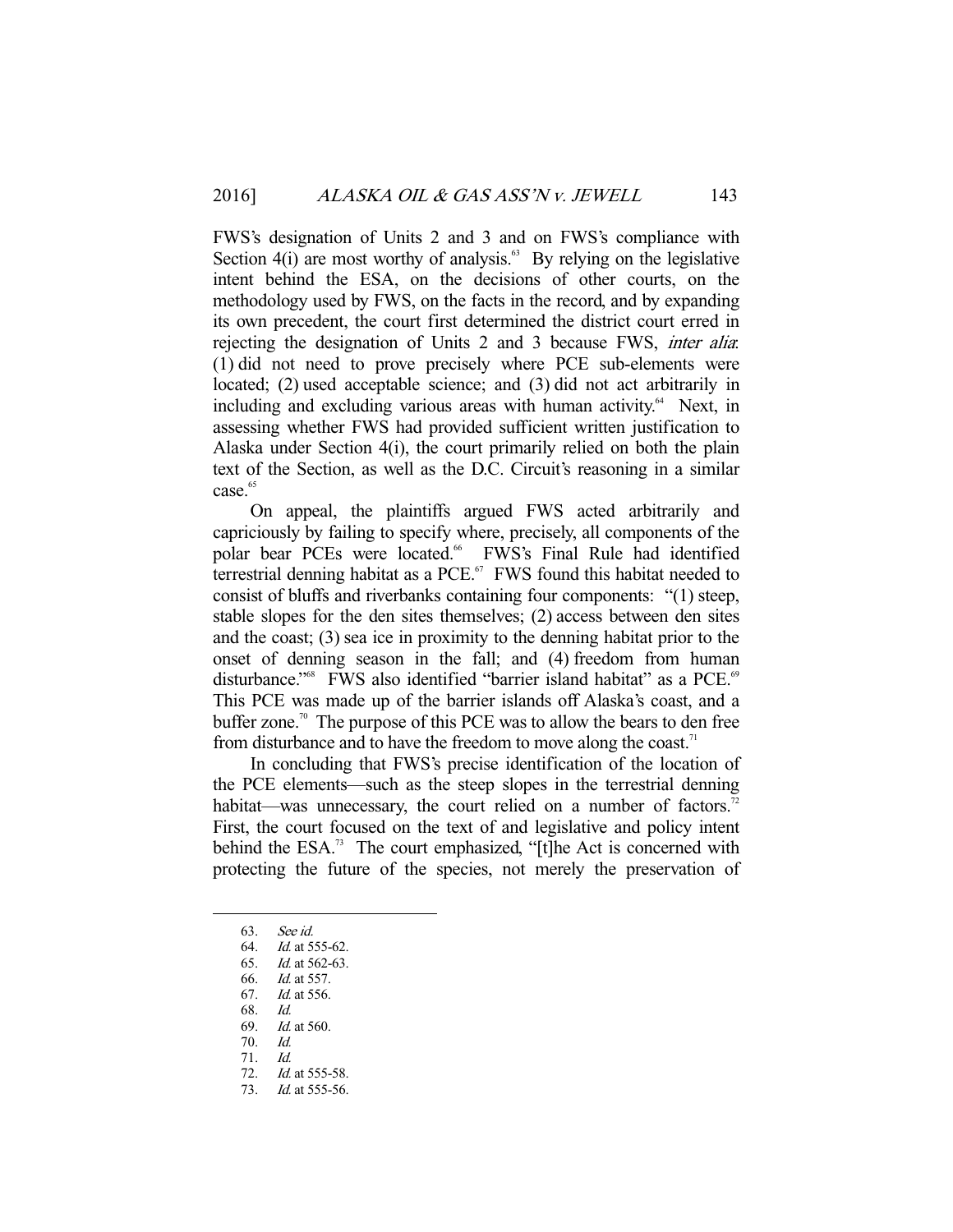existing bears."<sup>74</sup> Thus, by requiring actual proof of polar bear activity, the district court wrongly shifted the focus away from the PCEs.75 The court reasoned, "[s]ince the point of the ESA is to ensure the species' recovery, it makes little sense to limit its protections to the habitat that the existing, threatened population currently uses."<sup>76</sup> Essentially, the district court acted contrary to legislative intent in concluding evidence of the exact location of PCE elements, shown through current polar bear use, was imperative.<sup>77</sup>

 In addition to concentrating on the text of and intent behind the ESA, the court relied on rulings from other courts, as well as its own precedent, in concluding evidence of PCE element locations, shown through current polar bear use, was unnecessary.<sup>78</sup> For example, the court referenced Alliance for the Wild Rockies to make the point FWS cannot prohibit a given area from being critical habitat simply because there is no proof of the species' use.<sup>79</sup> The court agreed with the District of Montana that FWS's reasoning that critical habitat only existed where there was evidence of reproduction was flawed, and that such logic took the focus away from PCEs.<sup>80</sup> Further, the court explained its own precedent dictated FWS must not simply look at evidence of actual presence, but at where the species is likely to be found.<sup>81</sup>

The court also incorporated both its own precedent from San Luis and the D.C. Circuit's ruling in Norton to emphasize in determining the location of PCE elements, FWS need only use the best scientific data available, not the best data possible. $82$  Applying this more lenient standard, the court found FWS had fulfilled its duty.<sup>83</sup> For example, the facts in the record demonstrated despite the district court's failure to mention FWS's use of radio-telemetry data tracking over twenty years of female bear movements, FWS utilized this comprehensive data set to make its determination.<sup>84</sup> Additionally, FWS worked with the United

-

 79. Id.; Alliance for Wild Rockies v. Lyder, 728 F. Supp. 2d 1126, 1134-35 (D. Mont. 2010).

84. Id.

 <sup>74.</sup> Id. at 555.

 <sup>75.</sup> Id. at 555-56.

<sup>76.</sup> *Id.* at 556.

<sup>77.</sup> See id. at 555-56.

 <sup>78.</sup> Id. at 556.

<sup>80.</sup> Alaska Oil, 815 F.3d at 556 (citing Lyder, 728 F. Supp. 2d at 1134-35).

 <sup>81.</sup> Id. (citing Arizona Cattle Growers' Ass'n v. Salazar, 606 F.3d 1160, 1165-67 (9th Cir. 2010)).

<sup>82.</sup> Alaska Oil, 815 F.3d at 555; San Luis & Delta-Mendota Water Auth. v. Jewell, 747 F.3d 581, 602 (9th Cir. 2014); Bldg. Indus. Ass'n of Superior Cal. v. Norton, 247 F.3d 1241, 1246-47 (D.C. Cir. 2001).

<sup>83.</sup> *Alaska Oil*, 815 F.3d at 557.<br>84. *Id.*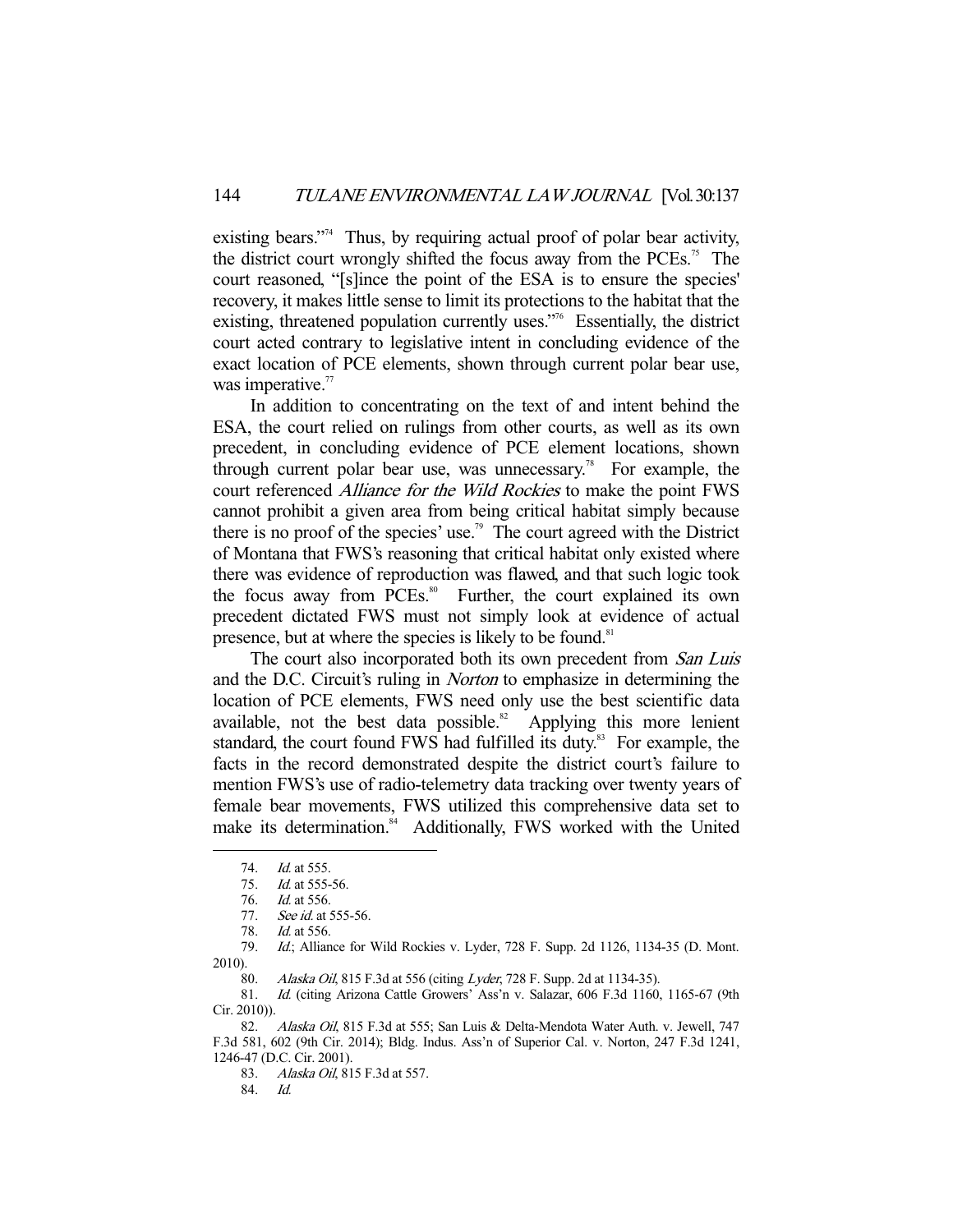States Geological Survey (USGS) to do its best to map the extent and location of dens.<sup>85</sup> Within Unit 2, FWS's demarcation covered 95% of the probable or confirmed den sites, and allowed for potential changes likely to occur from climate change induced erosion.<sup>86</sup> The court adopted the D.C. Circuit's reasoning in In re Polar Bear, and concluded that FWS did not err in considering future climate change as a factor affecting critical habitat designations.<sup>87</sup> The court concluded the findings in *In re* Polar Bear, along with the numerous studies FWS relied upon, clearly showed FWS's consideration of climate change was proper.<sup>88</sup> Thus, the Court held FWS had, in fact, used the best scientific data available in its designation.<sup>89</sup>

 In addition to arguing FWS needed to specify where PCE elements were located, and that FWS was required to use more precise science, the plaintiffs contended FWS did not provide a reasonable explanation for why it included some areas near human activity and excluded others.<sup>90</sup> Specifically, in Unit 2, FWS excluded the Native Alaskan communities of Barrow and Kaktovik and man-made infrastructure such as roads from its final designation.<sup>91</sup> However, FWS included the industrialized area of Deadhorse.<sup>92</sup> In upholding FWS's justification for excluding certain areas with human activity while including others, the court focused on the facts in the record.<sup>93</sup> The record, for example, reflected Deadhorse had very few permanent residents.<sup>94</sup> Additionally, the record showed polar bears often moved through the area and had been known to den nearby.95 Thus, the court concluded the inclusion of Deadhorse was not arbitrary and capricious.<sup>96</sup> Similarly, the court found the record reflected equally legitimate reasons FWS decided to not exclude certain areas around the Native towns.<sup>97</sup> For example, FWS did not exclude an additional one-mile radius around the town of Kaktovic because "(1) polar bears routinely pass through that area; (2) the developed

<sup>85.</sup> See id. at 558.

 <sup>86.</sup> Id.

<sup>87.</sup> Id. at 558-59 (citing In re Polar Bear Endangered Species Act Listing, 709 F.3d 1, 4-6 (D.C. Cir. 2013)).

 <sup>88.</sup> Id.

<sup>89.</sup> *Id.* at 555, 558-59.

<sup>90.</sup> *Id.* at 553, 558-59.

<sup>91.</sup> *Id.* at 559.

 <sup>92.</sup> Id.

<sup>93.</sup> See id. at 559-60.

<sup>94.</sup> *Id.* at 559.

<sup>95.</sup> *Id.*<br>96. *Se* 

See id. at 559-60.

 <sup>97.</sup> Id.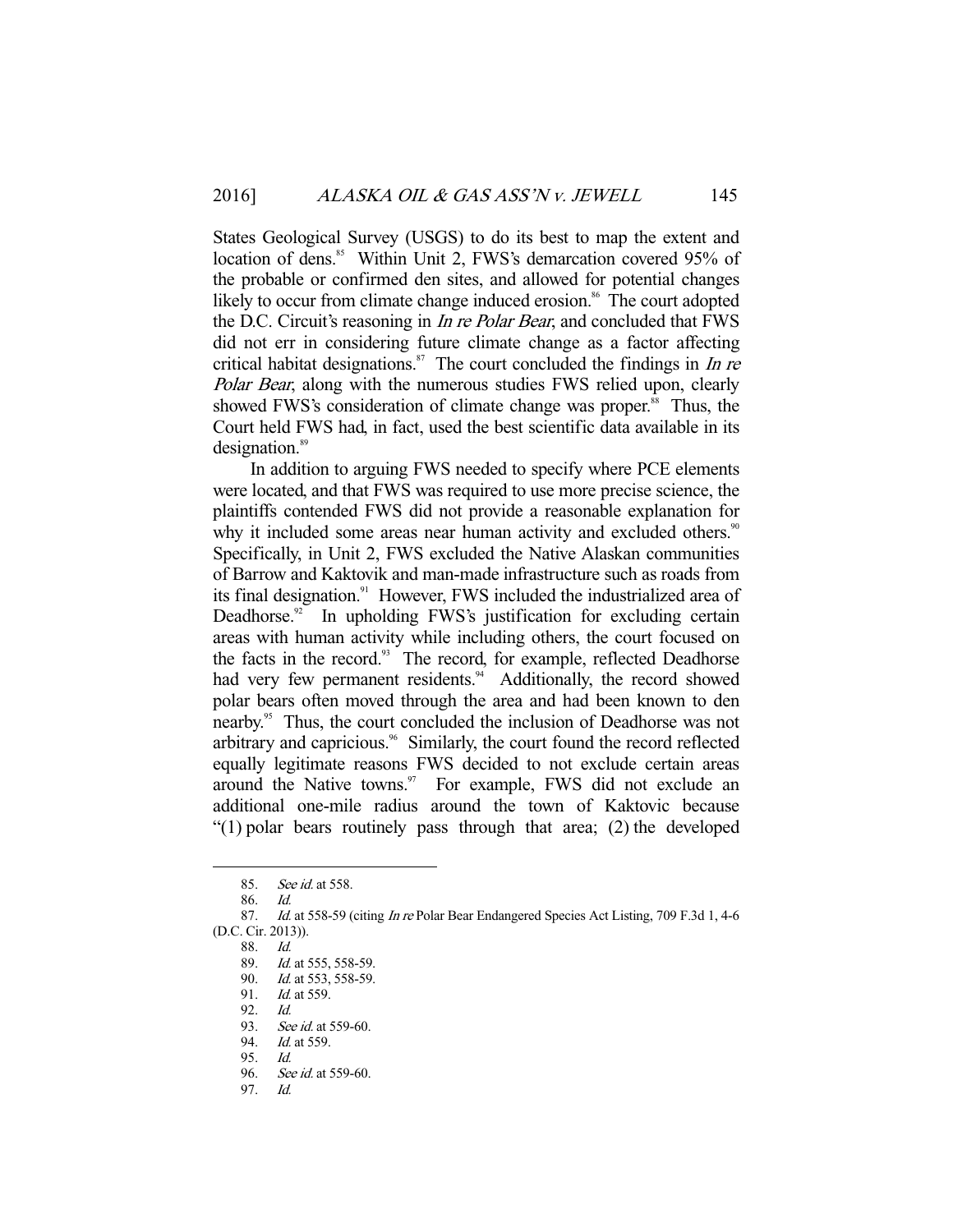communities make up only a small part of the legally defined boundaries of Kaktovic, so a buffer zone essentially already existed; and (3) the exclusion of the legally defined boundaries already eliminated some potential polar bear denning habitat."<sup>98</sup>

 Essentially, the plaintiffs disagreed with the scope of FWS's designation of critical habitat in both Units 2 and  $3.^{\circ\circ}$  However, being careful to adhere to a narrow and deferential standard in evaluating the FWS's decision, the court held FWS's designation of Units 2 and 3 was not arbitrary and capricious because: (1) it was not necessary to prove precisely where elements of PCEs were located; (2) FWS used the requisite science; and (3) FWS had legitimate justifications for including and excluding various areas with human activity.<sup>100</sup>

 After addressing FWS's designation of Units 2 and 3, the court moved to the issue of whether FWS sufficiently complied with the procedural requirements of Section 4(i), which directed FWS to provide written justification to Alaska explaining discrepancies between the State's comments and the Final Rule.<sup>101</sup> Before reaching the merits of this issue, the court had to determine as a threshold matter whether the Section 4(i) justification requirement was judicially reviewable.<sup>102</sup> The Ninth Circuit had not previously addressed this question.<sup>103</sup> The court looked to the D.C. Circuit's ruling in *In re Polar Bear* for guidance.<sup>104</sup> In that case, similar to the noted case, FWS argued its compliance with Section  $4(i)$  was not subject to judicial review.<sup>105</sup> In the noted case, the court adopted the D.C. Circuit's approach and surmised judicial review was appropriate as long as the review was limited to the procedural requirements of the Section and not the substance of FWS's response.106 Essentially, Section 4(i) is "a procedural step that becomes reviewable upon review of the final agency action."<sup>107</sup> The court agreed with the D.C. Circuit that because the ESA did not specify what the substance of the written justification should be, the substance of FWS's response was

 <sup>98.</sup> Id. at 560.

 <sup>99.</sup> Id. at 562.

 <sup>100.</sup> See id. at 554-62.

<sup>101. 16</sup> U.S.C. § 1533(i) (2012); Alaska Oil, 815 F.3d at 562.

<sup>102.</sup> Alaska Oil, 815 F.3d at 562.

 <sup>103.</sup> Id.

 <sup>104.</sup> Id.

<sup>105.</sup> Id.; In re Polar Bear Endangered Species Act Listing, 709 F.3d 1, 17 (D.C. Cir. 2013).

<sup>106.</sup> Alaska Oil, 815 F.3d at 562 (citing In re Polar Bear, 709 F.3d at 17-19).

<sup>107.</sup> In re Polar Bear, 709 F.3d at 17 (quoting In re Polar Bear, 794 F. Supp. 2d 65, 115 n.

<sup>54 (</sup>D.D.C. 2011)).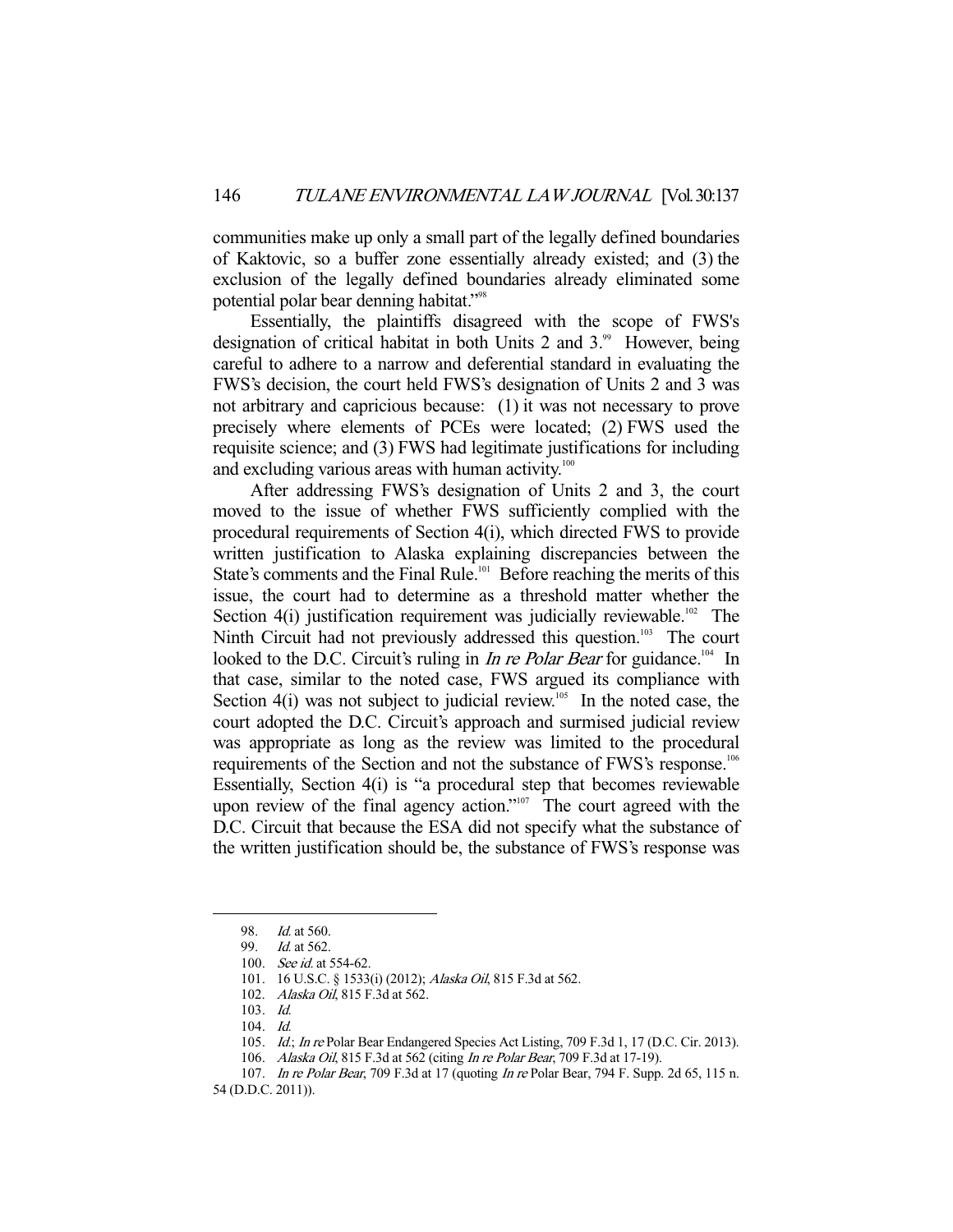not reviewable.<sup>108</sup> Instead, the court was only required and permitted to review whether FWS took Alaska's concerns and interests into account.<sup>109</sup>

 Once it established the degree and extent of review necessary, the court analyzed whether FWS had, in fact, provided the requisite justification.<sup>110</sup> The district court determined FWS's justification was insufficient for two reasons.<sup>111</sup> First, it held FWS erred in incorporating by reference "its responses to Alaska's comments contained in the Final Rule rather than including all of those responses verbatim in the letter to the Governor."<sup>112</sup> It determined FWS needed to have included the full responses in the letter itself.<sup>113</sup> Next, the district court concluded FWS should have submitted the letter to Alaska's Governor, rather than the Alaska Department of Fish and Game (ADFG).<sup>114</sup>

 In rejecting the first conclusion, the Court looked to the text of Section  $4(i)$ .<sup>115</sup> The court explained nothing in the Section seemed to prevent FWS from referencing other documents to support its justification.<sup>116</sup> The court also relied on *T-Mobile South, L.L.C. v. City of* Roswell to support its view.<sup>117</sup> In that case, the Supreme Court held a city was permitted to reference multiple documents when it sent a letter denying permission to build a cell phone tower to a telecommunications company.<sup>118</sup> The Ninth Circuit, echoing the Supreme Court's reasoning, and underscoring the fact that Section 4(i) includes nothing dictating a "one document" requirement, held the district court erred in imposing this non-existent rule.<sup>119</sup>

 The court then turned to the question of whether FWS permissibly sent the letter to the Governor of Alaska rather than ADFG.<sup>120</sup> The court held that because the comment letters from Alaska and ADFG stated they represented the comments of the State and because the letters themselves asked FWS to provide justification "to the State" rather than to ADFG or any specific department, FWS did not err.<sup>121</sup>

<sup>108.</sup> Alaska Oil, 815 F.3d at 562 (citing In re Polar Bear, 709 F.3d at 17-19).

 <sup>109.</sup> Id.

<sup>110.</sup> *Id.* at 562-63.

<sup>111.</sup> *Id.* at 563.

 <sup>112.</sup> Id.

 <sup>113.</sup> Id.

 <sup>114.</sup> Id.

 <sup>115.</sup> Id.

 <sup>116.</sup> Id.

 <sup>117.</sup> Id.

 <sup>118.</sup> T-Mobile S., L.L.C. v. City of Roswell, 135 S. Ct. 808, 811-12 (2015).

<sup>119.</sup> Alaska Oil, 815 F.3d at 563 (citing T-Mobile S., 135 S. Ct. at 811, 815-18).

 <sup>120.</sup> Id.

 <sup>121.</sup> Id.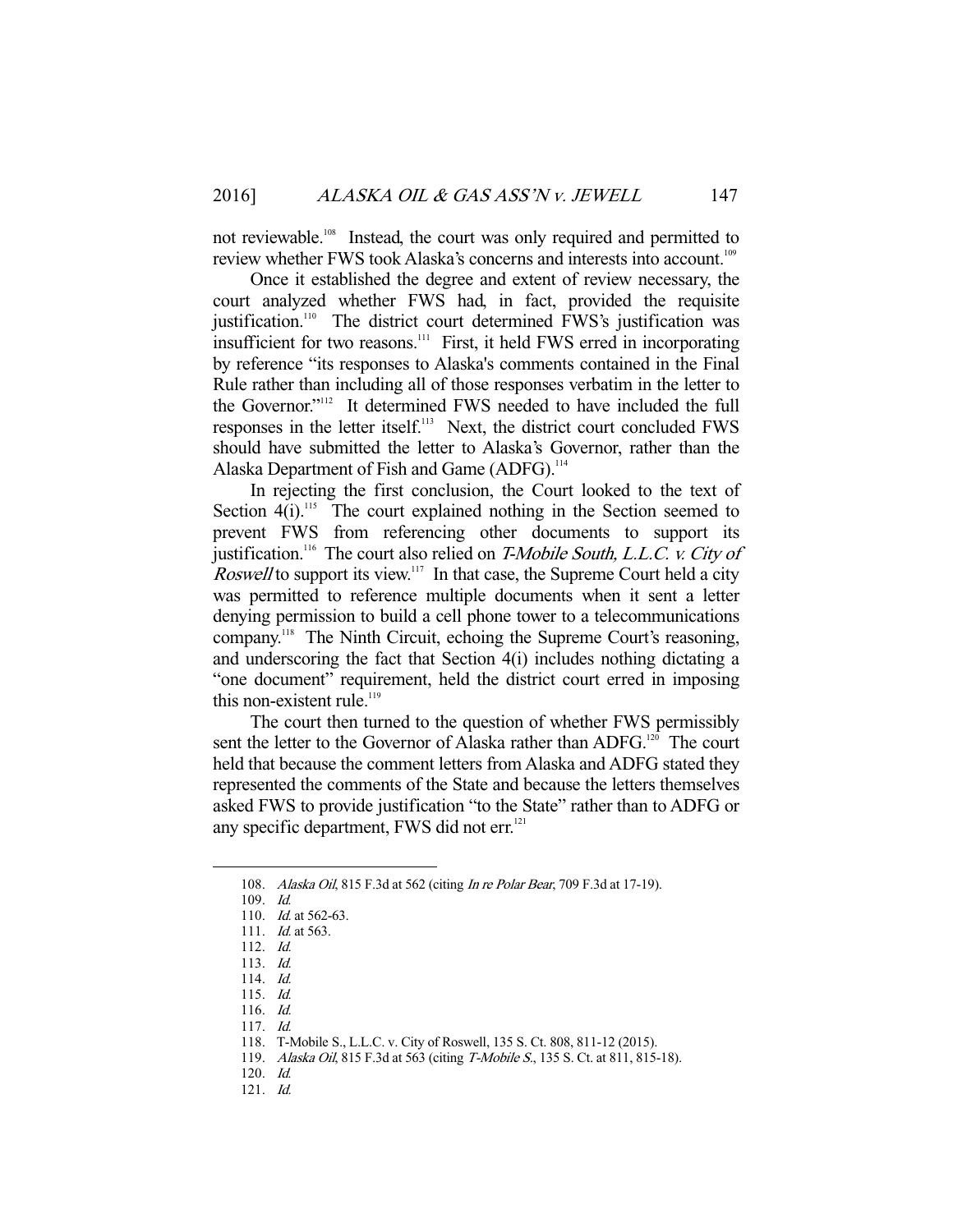Finally, relying on both *In re Polar Bear* and the text of Section 4(i) itself, the court rejected Alaska's assertion that FWS did not offer sufficient responses.<sup>122</sup> The court noted FWS clearly responded to each of the substantive comments, which is all that is required by Section  $4(i).$ <sup>123</sup> The court underscored that the substantive sufficiency of the responses was not reviewable.<sup>124</sup> Thus, the court concluded FWS had, in fact, complied with Section  $4(i).^{125}$ 

#### IV. ANALYSIS

 The decision in the noted case leaves some questions unanswered. For example, while the court clearly stated the level of scientific data needed is the best scientific data available, rather than the best data possible, it remains somewhat unclear precisely what the best scientific available standard entails.<sup>126</sup> In the noted case, FWS's use of radiotelemetry data and USGS mapping, combined with the fact that data on polar bears was limited, was held to be sufficient.<sup>127</sup> However, the court did not articulate a bright-line rule—if the radio-telemetry data had covered a span of ten years, rather than over twenty, would that have been adequate?

Despite such minor outstanding questions, *Alaska Oil* has significant implications for critical habitat designations under the ESA for a couple of reasons. First, the issue of whether FWS sufficiently complied with the requirements of Section 4(i) was a matter of first impression in the Ninth Circuit.<sup>128</sup> The Ninth Circuit utilized the D.C. Circuit's reasoning to come to its conclusion that FWS's Section 4(i) justification was judicially reviewable.<sup>129</sup> The court clarified that the judicial review must be limited to solely FWS's procedural compliance and not the substantive aspects of the justification.<sup>130</sup> Thus, the court was careful to clearly define and limit the scope of reviewability.<sup>131</sup> As such, the court made sure to qualify its holding on this issue.<sup>132</sup> Still, the court created binding precedent which will be followed in the future with

<sup>122.</sup> See 16 U.S.C. § 1533(i) (2012); Alaska Oil, 815 F.3d at 563-64 (citing In re Polar Bear Endangered Species Act Listing, 709 F.3d 1, 19 (D.C. Cir. 2013)).

 <sup>123. 16</sup> U.S.C. § 1533(i); Alaska Oil, 815 F.3d at 563-64.

<sup>124.</sup> Alaska Oil, 815 F.3d at 562.

 <sup>125.</sup> Id. at 564.

<sup>126.</sup> *See id.* at 558.

 <sup>127.</sup> Id. at 556, 558, 562 (citing 16 U.S.C. § 1533(b)(2)).

 <sup>128.</sup> Id. at 562.

 <sup>129.</sup> Id.

<sup>130.</sup> *Id.* at 562, 564.

 <sup>131.</sup> See id.

 <sup>132.</sup> Id.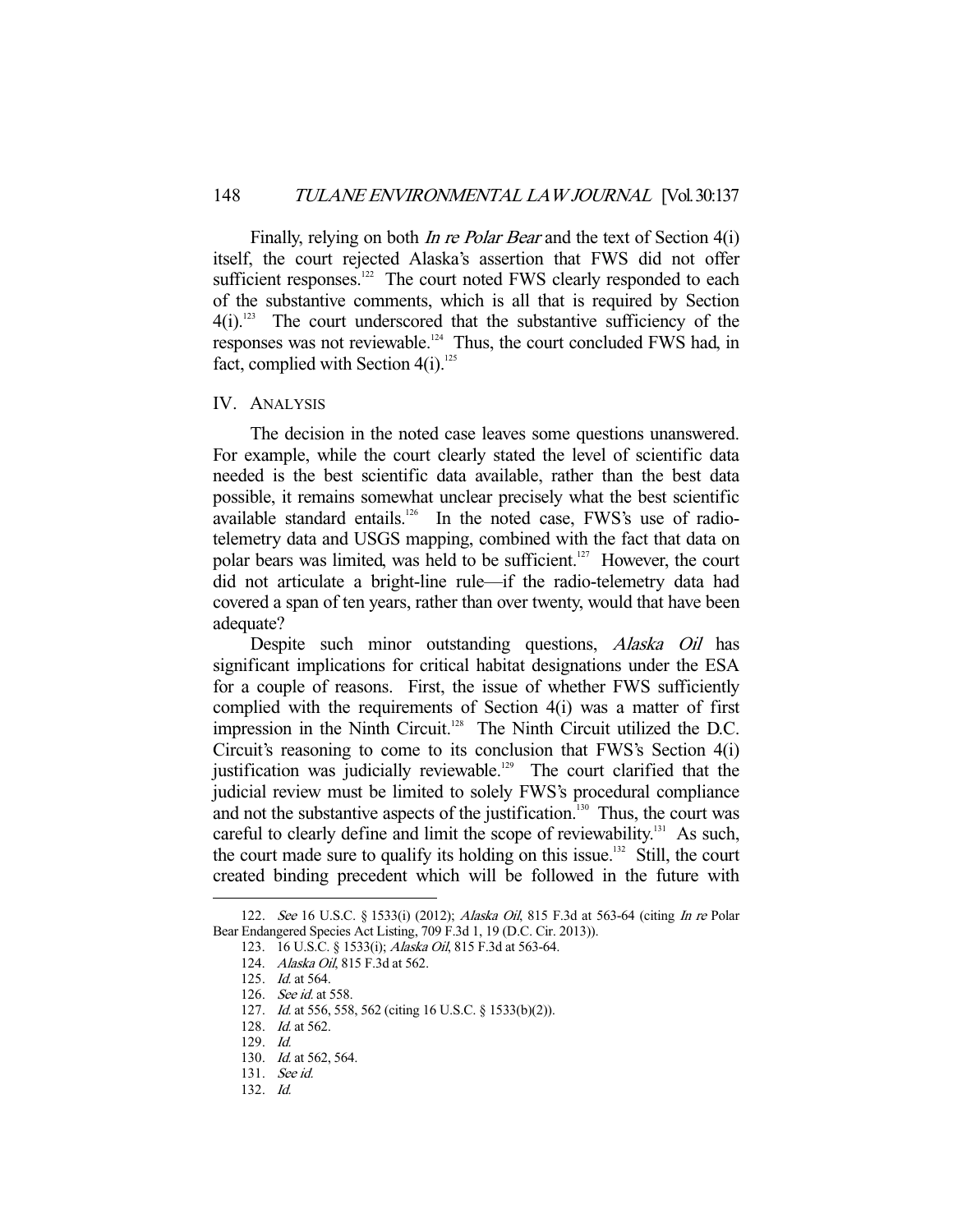regard to Section 4(i) reviewability.<sup>133</sup> In future Ninth Circuit cases, FWS will not be able to successfully argue against judicial review of its Section  $4(i)$  compliance.<sup>134</sup>

 While in the noted case, the Section 4(i) issue was the only matter of first impression for the Ninth Circuit, the court's holding that FWS was not required to specifically identify where each PCE element was located, through evidence of current polar bear use, is significant.<sup>135</sup> In coming to the conclusion FWS did not need to precisely identify the locations of PCE sub-elements, the court expanded on its finding in Arizona  $II^{136}$  In Arizona II, the court primarily focused on the term "occupied" within the meaning of the ESA and concluded a broad interpretation of the phrase was necessary.<sup>137</sup> In the noted case, the court reached a similar conclusion as it did in *Arizona II*, but took its explanation a step further.<sup>138</sup> Rather than simply interpreting the term "occupied" within the meaning of the ESA as it did in Arizona II, the court honed in on the PCEs.<sup>139</sup> The court devoted a significant amount of its opinion to explaining not only why FWS must look beyond actual species presence, but also why the plaintiffs' focus on specific unproven PCE element locations was misguided.<sup>140</sup>

 In delving into the details regarding PCEs and repeatedly emphasizing the lack of requirement to prove actual species presence, the court made its position on critical habitat designations exceptionally clear.141 Despite strong opposition from powerful interests, the court strictly adhered to the law and made a decision consistent with the statutory language of and legislative intent behind the ESA, with the deferential APA standard, with judicial precedent, and with the public policy favoring species recovery.<sup>142</sup> While the court could have chosen to analyze FWS's designation summarily, it instead dissected the issues carefully and provided an in-depth analysis explaining why FWS's designation was sufficient under the law.<sup>143</sup> In doing so, the court

-

138. See Alaska Oil, 815 F.3d at 555-56.

139. Id. at 555-57, 560-62; Arizona II, 606 F.3d at 1165-67.

 <sup>133.</sup> See id.

 <sup>134.</sup> See id.

<sup>135.</sup> *Id.* at 555-56, 562.

 <sup>136.</sup> See id. at 556.

 <sup>137.</sup> See Arizona Cattle Growers' Ass'n v. Salazar, 606 F.3d 1160, 1165-67 (9th Cir. 2010).

<sup>140.</sup> Alaska Oil, 815 F.3d at 555-57, 560-62.

 <sup>141.</sup> See id.

<sup>142.</sup> See id. at 554, 555-57, 560-62.

<sup>143.</sup> *See id.* at 552-63.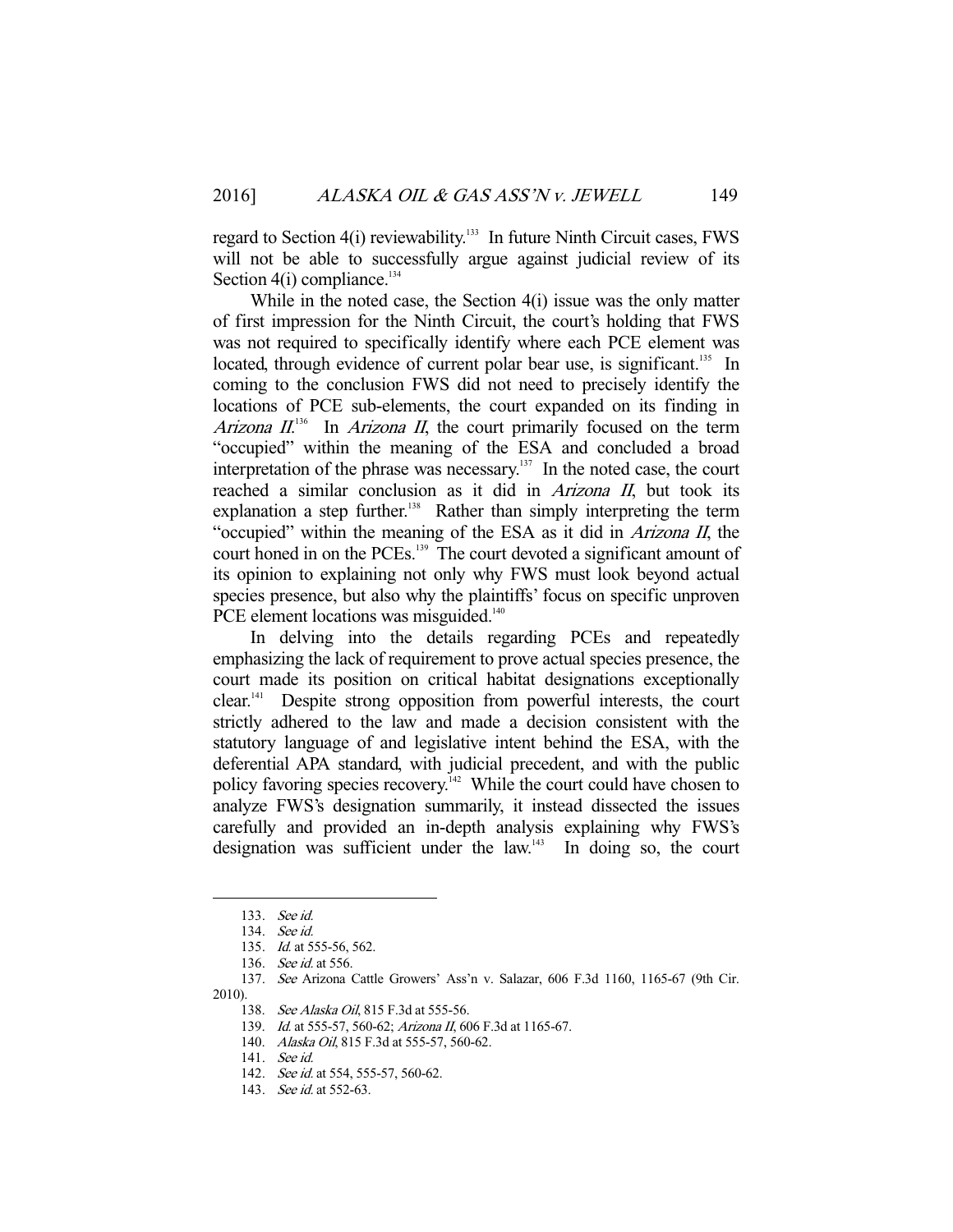implicitly recognized the importance of critical habitat designation under the ESA.<sup>144</sup>

 Additionally, in its thorough coverage of the legislative intent behind the ESA and its rigid application of the ESA to the facts in the record, the court was careful to not overstep its judicial boundaries.<sup>145</sup> Thus, this decision serves as a reminder that the judiciary's ultimate purpose is to ensure the wishes of the people, as voiced and enacted through Congressional legislation, are followed.

Alaska Oil was decided on February 29, 2016.<sup>146</sup> On March 14, 2016, FWS's revisions to the ESA's implementing regulations on critical habitat became effective.<sup>147</sup> Many of the revisions were not substantive; rather, they clarified and perfected the regulatory language.<sup>148</sup> Two changes, however, are particularly notable. First, the revised regulation removed all references to PCEs.<sup>149</sup> Now, FWS need not list the PCEs.<sup>150</sup> While much of *Alaska Oil* focused on PCEs, the new regulations do not render the decision moot on this issue because the removal of the language of PCEs was merely a change in semantics.<sup>151</sup> In response to comments on the revised regulations, FWS explained:

Removing references to "primary constituent elements" from the regulation will not result in expansion of the scope of critical habitat. Removing this phrase is not intended to substantively alter anything about the designation of critical habitat, but to eliminate redundancy in how we describe the physical or biological features. The phrase "primary constituent element" is not found in the [ESA] and the regulations have never been clear as to how primary constituent elements relate to or are distinct from physical or biological features essential to the conservation of the species, which is the phrase used in the Act.<sup>152</sup>

Essentially, the comment illustrates that PCEs are equivalent to physical and biological features, and that purpose of removing the PCE language was simply to make the regulation more clear, not to substantively change the meaning.<sup>153</sup>

 <sup>144.</sup> See id.

 <sup>145.</sup> See id. at 550-52.

 <sup>146.</sup> Id. at 546.

 <sup>147. 50</sup> C.F.R. § 424.12 (2016).

 <sup>148.</sup> Compare 50 C.F.R. § 424.12(a) (2016) (describing the Secretary's role with active voice) with 50 C.F.R. § 424.12(a) (2012) (describing the Secretary's role using passive voice).

 <sup>149. 50</sup> C.F.R. § 424.12 (2016).

 <sup>150.</sup> See id.

 <sup>151.</sup> Final Rule, 81 Fed. Reg. 7414, 7426 (Feb. 11, 2016) (response to Comment 70).

 <sup>152.</sup> Id.

 <sup>153.</sup> Id.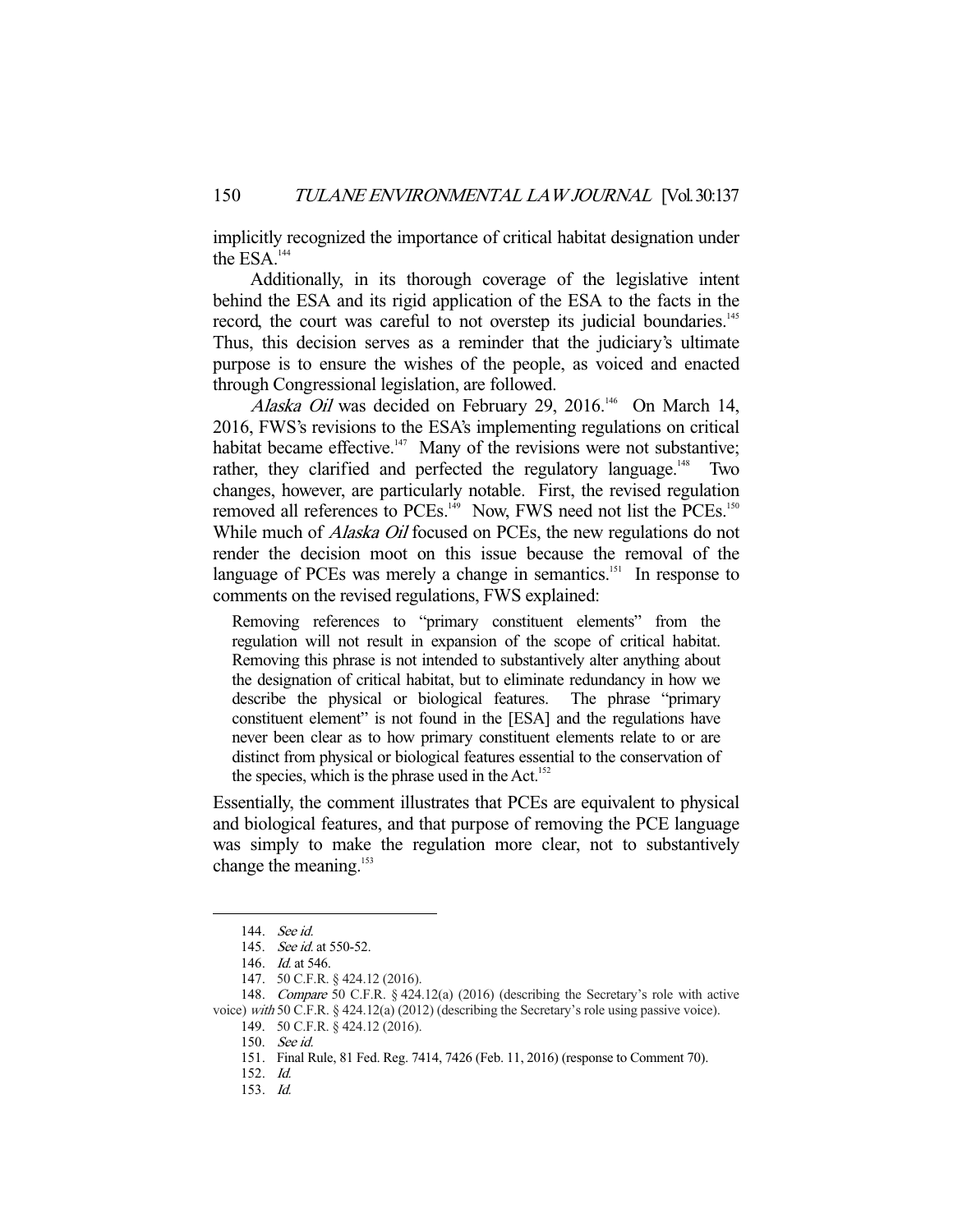Second, the old regulation provided FWS could only designate habitat outside the geographical area occupied by the species if a designation limited to the present area would be inadequate to ensure conservation.<sup>154</sup> The new regulation does not contain this requirement; instead, it states that where designation of habitat is "prudent and determinable," FWS may identify areas both within and outside the area occupied by the species for designation.<sup>155</sup> Thus, the new regulation makes it easier for FWS to designate areas outside the occupied range.<sup>156</sup> Hence, some judicial decisions made since this updated regulation became effective have allowed FWS even more flexibility in designating habitat.<sup>157</sup>

 In essence, the revisions to the regulation and the decision in the noted case mirror each other.<sup>158</sup> The Ninth Circuit found the ESA did not require FWS to precisely identify locations of PCE elements and emphasized proof of occupation was not necessary; the revised regulation clarifies that occupation truly is not needed.<sup>159</sup> While the revised regulation and the decision in *Alaska Oil* reach the same result, Alaska Oil is still important in that it represents one side in a fight over the level of deference to be afforded to FWS.<sup>160</sup> In fact, multiple courts have relied on *Alaska Oil* in deciding issues regarding FWS's identification of physical and biological features for critical habitat designations, demonstrating *Alaska Oil's* continued relevance.<sup>161</sup>

### V. CONCLUSION

-

The Ninth Circuit decided *Alaska Oil* correctly. First, in finding FWS's designation of Units 2 and 3 was not arbitrary and capricious, the court carefully applied the ESA to the facts in the record.<sup>162</sup> In upholding

 158. See 50 C.F.R. § 424.12 (2016); Alaska Oil & Gas Ass'n v. Jewell, 815 F.3d 544, 554-57, 560-62 (9th Cir. 2016)

 <sup>154. 50</sup> C.F.R. § 424.12(e) (2012).

 <sup>155. 50</sup> C.F.R. § 424.12 (2016).

 <sup>156.</sup> Compare 50 C.F.R. § 424.12(b) (2016) with 50 C.F.R. § 424.12(e) (2012).

 <sup>157.</sup> See, e.g., Markle Interests, L.L.C. v. FWS, 827 F.3d 452, 469 (5th Cir. 2016) (concluding, inter alia, FWS properly designated dusky gopher frog critical habitat in areas which the frog did not presently occupy, and would likely not occupy in the "foreseeable future."); but see Permian Basin Petroleum Ass'n v. Dep't of the Interior, 127 F. Supp. 3d 700, 711 (W.D. Tex. 2015) (concluding FWS is only afforded "some" deference in applying its Policy for Evaluation of Conservation Efforts When Making Listing Decisions to a rangewide plan).

<sup>159.</sup> *Id.* § 424.12(b); *Alaska Oil*, 815 F.3d at 554-57, 560-62.

 <sup>160.</sup> Compare Alaska Oil, 815 F.3d at 554-57, 560-62 with Permian Basin, F. Supp. 3d at 711.

 <sup>161.</sup> See, e.g., Wildearth Guardians v. Dep't of the Interior, 2016 WL 4688080, at \*3-4 (D. Mont. Sept. 7, 2016).

<sup>162.</sup> See Alaska Oil, 815 F.3d at 555-62.